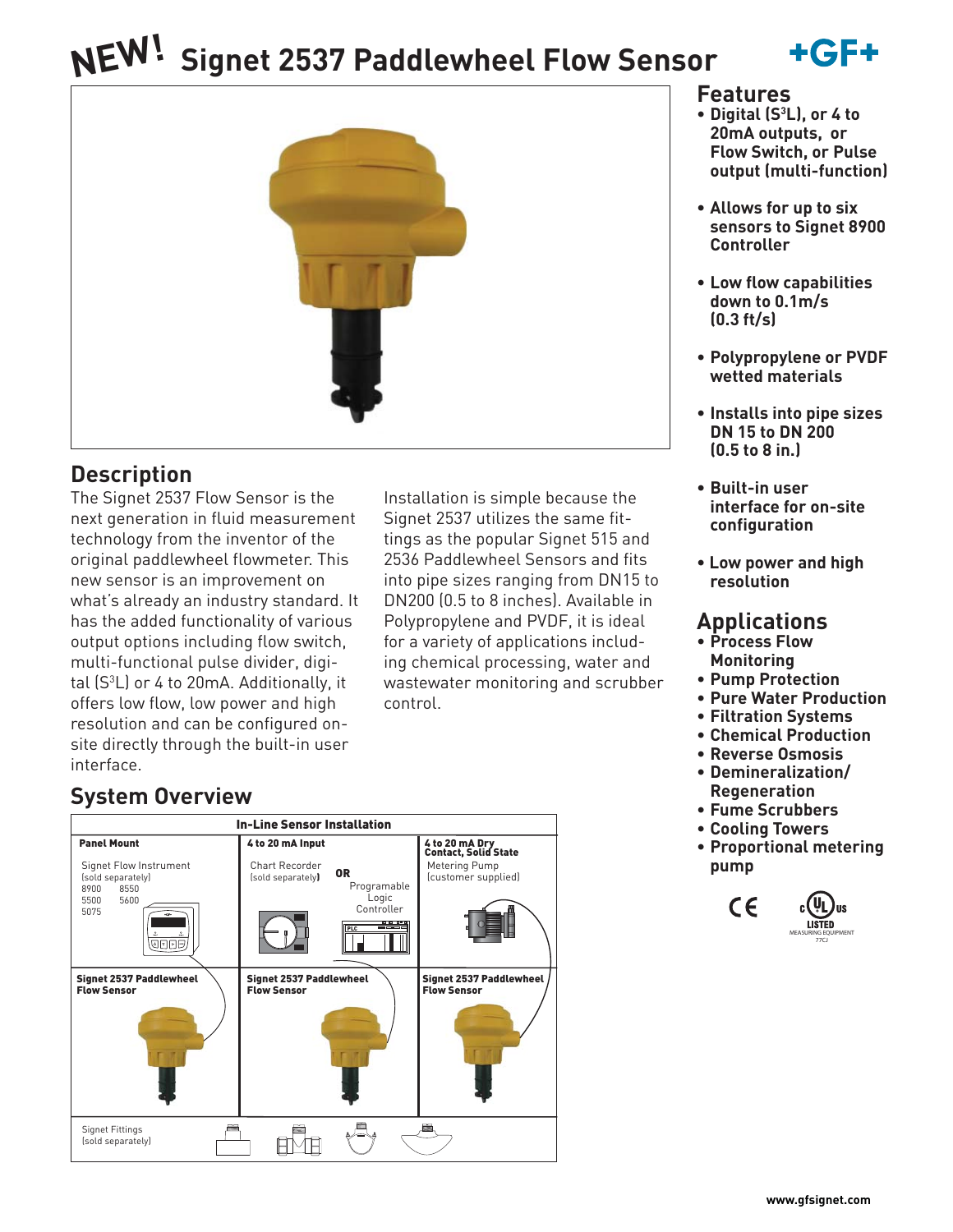### **Dimensions**

**2537 Paddlewheel Flowmeter for ½ in. to 4 in. pipe**



**2537 Paddlewheel Flowmeter for 5 to 8 in. pipe**



## **Specifications**

#### **General**

Input Frequency Range: 1 Hz to 1000 Hz Operating Range:

 $0.1 \text{ m/s}$  to 6 m/s  $(0.3 \text{ ft/s}$  to 20 ft/s Linearity:

 $\pm$ 1% of max. range @ 25°C (77°F) Repeatability

 $\pm 0.5\%$  of max. range @ 25°C (77°F) System Response:

 100 ms update rate nominal Operating Range: 0.3 to 20 ft/s

#### **Wetted materials:**

- Sensor body:
	- -P0,-P1: Polypropylene -TO: PVDF
	- 0-ring: FPM
- Rotor Pin:<br>P0.-P1:
	- Titanium -TO: PVDF
- Rotor: P0,-P1 Black PVDF -TO PVDF
- **Electrical**
- Pulse, Flow Switch
- With dry-contact relay: 24 VDC nominal (21.6 VDC min. to 26.4 VDC max.) 30 mA max current
- With solid-state relay: 5 to 24 VDC nominal (5.0 VDC min to 26.4 VDC max.) 30 mA max current
- Digital  $(S^3L)$ : 5 VDC nominal (5.0 VDC min to 6.5 VDC max.) 3 mA max current
- $4$  to 20 mA: 12 VDC to 32 VDC nominal (10.8 VDC min to 35.2 VDC max.) 21 mA max current
- Reverse Polarity and short circuit protected: Up to 40V, 1 hour
- Over-voltage protection: > 40 VDC over 1 hour

Output Specifications Signal Averaging: Programmable 0 to 100 seconds

Sensitivity Response: Programmable 0 to 9 scale

Pulse Divider/Total Pulse Output

- Pulse Divider Setting: 1.0000 to 99999
- Maximum pulse rate: 300 Hz
- Maximum pulse width: 50 ms

#### **Electrical (continued)**

- Flow Switch Output
- Relay Modes: Low, High
- Time Delay: 0.0 to 6400.0 seconds
- Hysteresis: Adjustable in Engineering Units

Relay Specifications

- Mechanical SPDT:
- 5A @ 30 VDC, 5A @ 250VAC • Solid-State Relay: 100mA @ 40VDC, 70 mA @ 33 VAC

#### Digital (S<sup>3</sup>L) Output

- Type: Serial ASCII, TTL level 9600 bps
- Max. cable length: Refer to Signet 8900 wiring specifications.

Current Output (Passive 4 to 20 mA)

- Loop Accuracy: ±32 μA (@ 25°C @ 24 VDC)
- Loop resolution: 5 μA
- Temp. drift: ±1 μA per °C max.
- Power supply rejection: ±1 μA per V
- Max. cable: 300 m (1000 ft.)
- Maximum Loop Resistance: 600Ω @ 24 VDC 1KΩ @ 32 VDC

#### **Max. Temperature/Pressure Rating:**

- Storage Temperature: -10°C to 75°C (14°F to 167°F)
- Operating Temperature: 0°C to 65°C (32°F to 149°F)
- Relative Humidity: 0 to 90% RH, non-condensing

#### Flow Sensor

- PP: 12.5 bar @ 20°C, 1.7 bar @ 85°C (180 psi @ 68°F, 25 psi @185°F)
- PVDF: 14 bar @ 20°C, 1.7 bar @ 85°C (200 psi @ 68°F, 25 psi @ 185°F)
- Operating Temperature:<br>• PP: -18°C to 85°C -18°C to 85°C (0°F to 185°F)
- PVDF: -18°C to 85°C (0°F to 185°F)

#### **Standards & Approvals**

- CE
- Enclosure rating: NEMA 4X/IP65
- UL pending (for mechanical relays only)
- EN61326: Immunity and Emissions for Control Equipment
- EN61010: Safety requirements for electrical equipment.
- Manufactured under ISO 9001:2000 and ISO 14001:2004

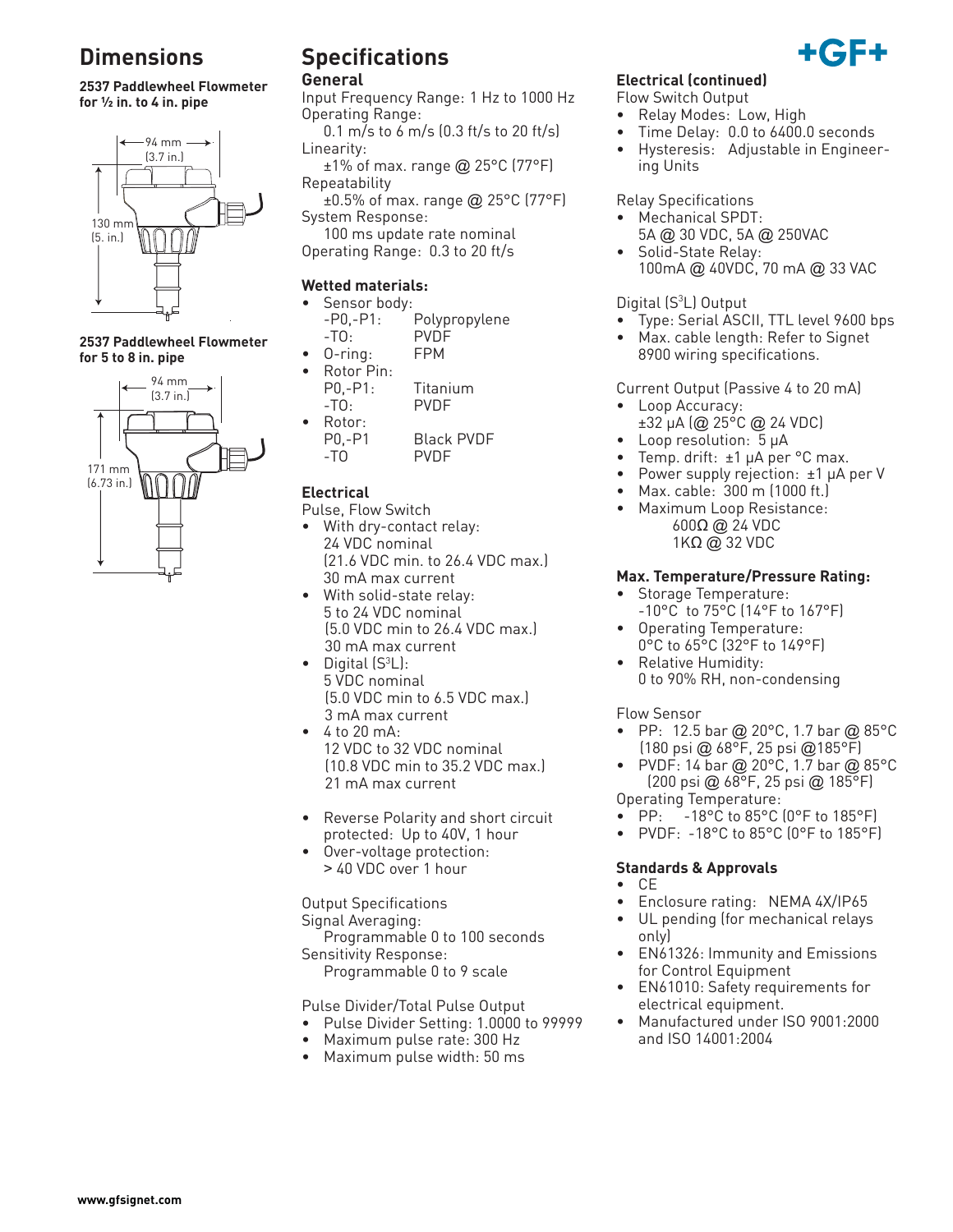### **Ordering Information**

| Sensor Part Number - Choose one |  |      |                                                     |                         |                                                     |                                                 |  |
|---------------------------------|--|------|-----------------------------------------------------|-------------------------|-----------------------------------------------------|-------------------------------------------------|--|
| 3-2537                          |  |      | Paddlewheel Flow Sensor                             |                         |                                                     |                                                 |  |
|                                 |  |      | Sensor Output Type                                  |                         |                                                     |                                                 |  |
|                                 |  | $-1$ | Pulse Divider via Dry Contact Relay                 |                         |                                                     |                                                 |  |
|                                 |  | $-2$ | Pulse Divider via Solid-State Relay                 |                         |                                                     |                                                 |  |
|                                 |  | $-3$ | Flow Switch via Dry-Contact Relay                   |                         |                                                     |                                                 |  |
|                                 |  | -4   | Flow Switch via Solid-State Relay                   |                         |                                                     |                                                 |  |
|                                 |  | -5   | Digital (S <sup>3</sup> L) output                   |                         |                                                     |                                                 |  |
|                                 |  | -6   | 4 to 20mA output                                    |                         |                                                     |                                                 |  |
|                                 |  |      | Integral Mount (8512 sensors)<br>C                  |                         |                                                     |                                                 |  |
|                                 |  |      |                                                     | <b>Material Options</b> |                                                     |                                                 |  |
|                                 |  |      |                                                     | -P                      | Polypropylene body, black PVDF rotor, Titanium pin, |                                                 |  |
|                                 |  |      |                                                     | FPM 0-rings             |                                                     |                                                 |  |
|                                 |  |      | -T<br>Natural PVDF body, rotor and pin, FPM 0-rings |                         |                                                     |                                                 |  |
|                                 |  |      |                                                     |                         | Pipe Size                                           |                                                 |  |
|                                 |  |      |                                                     |                         | 0                                                   | DN15 to DN 100 (0.5 to 4 inch)                  |  |
|                                 |  |      |                                                     |                         | 1                                                   | DN125 to DN200 (5 to 8 inch pipes) <sup>1</sup> |  |
| 3-2537                          |  |      | Ր։                                                  | $-P$                    | $\bf{0}$                                            | <b>Example Part Number</b>                      |  |

 $^1$  PVDF available 0.5 in. to 4 in. only

| Mfr. Part No.        | Code        | Mfr. Part No.        | Code        |
|----------------------|-------------|----------------------|-------------|
| 3-2537-1C-P0         | 159 001 291 | $3 - 2537 - 4C - P1$ | 159 001 306 |
| 3-2537-2C-P0         | 159 001 292 | 3-2537-5C-P1         | 159 001 307 |
| $3 - 2537 - 3C - P0$ | 159 001 293 | $3 - 2537 - 6C - P1$ | 159 001 308 |
| 3-2537-4C-P0         | 159 001 294 | $3 - 2537 - 1C - T0$ | 159 001 315 |
| 3-2537-5C-P0         | 159 001 295 | $3 - 2537 - 2C - T0$ | 159 001 316 |
| $3 - 2537 - 6C - P0$ | 159 001 296 | $3 - 2537 - 3C - T0$ | 159 001 317 |
| $3 - 2537 - 1C - P1$ | 159 001 303 | $3 - 2537 - 4C - T0$ | 159 001 318 |
| 3-2537-2C-P1         | 159 001 304 | $3 - 2537 - 5C - T0$ | 159 001 319 |
| 3-2537-3C-P1         | 159 001 305 | '3-2537-6C-T0        | 159 001 320 |

#### **Application Tips:**

- Use PVDF Rotor Pin for use in Deionized Water.
- Use a sleeved rotor in abrasive liquids to reduce wear.
- Sensor plug is used to plug installation fitting after extraction of sensor from pipe.
- For liquids containing ferrous particles use only Signet Magmeters.
- For systems with components of more than one material, the maximum temperature/pressure specification must always be referenced to the component with the lowest rating.